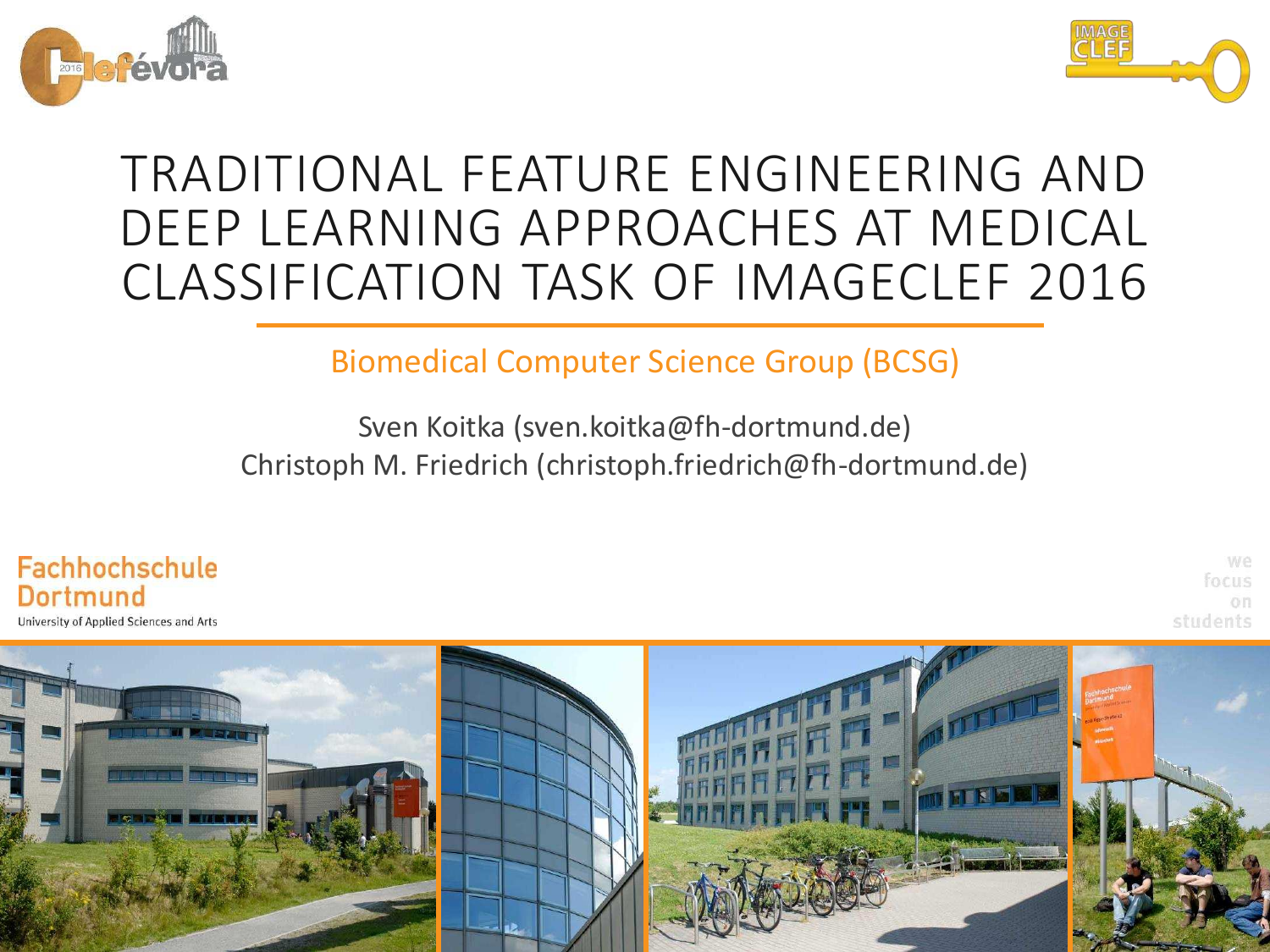## INTRODUCTION

- BCSG participated at ImageCLEF 2015 Medical Classification Task
	- **Task 1 Compound Figure Detection Task (6 Runs)**
	- **Task 4 Subfigure Classification Task (8 Runs)**

#### Pelka O, Friedrich CM.

**Modality prediction of biomedical literature images using multimodal feature representation.** 

GMS Medizinische Informatik, Biometrie und Epidemologie. 2016; 12(1):Doc05. DOI: 10.3205/mibe000167

#### **Participation at ImageCLEF 2016 Medical Task:**

**Task 4 – Subfigure Classification Task (10 Runs)**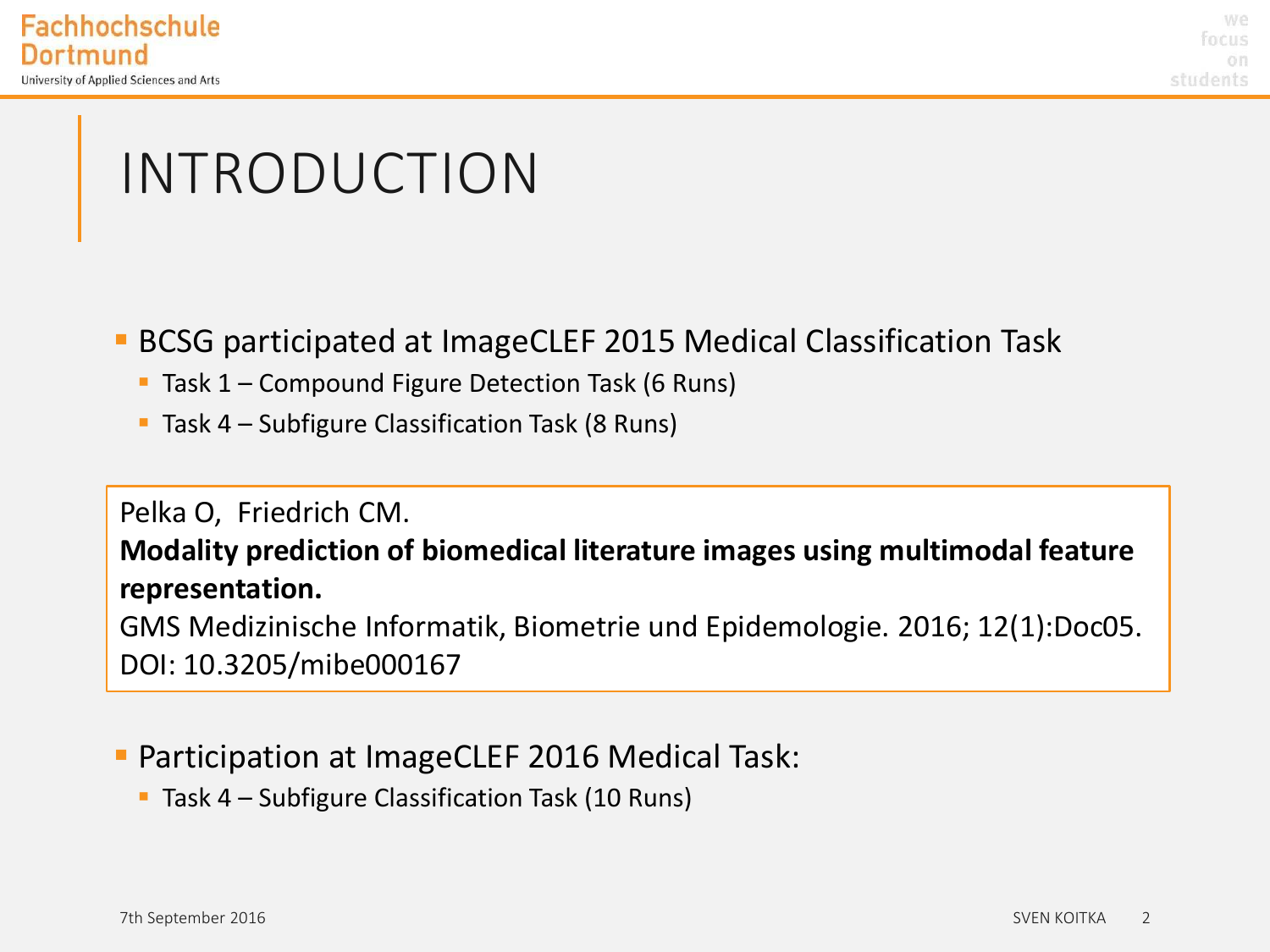#### SUBFIGURE CLASSIFICATION HIERARCHY OVERVIEW



Figure derived from [1]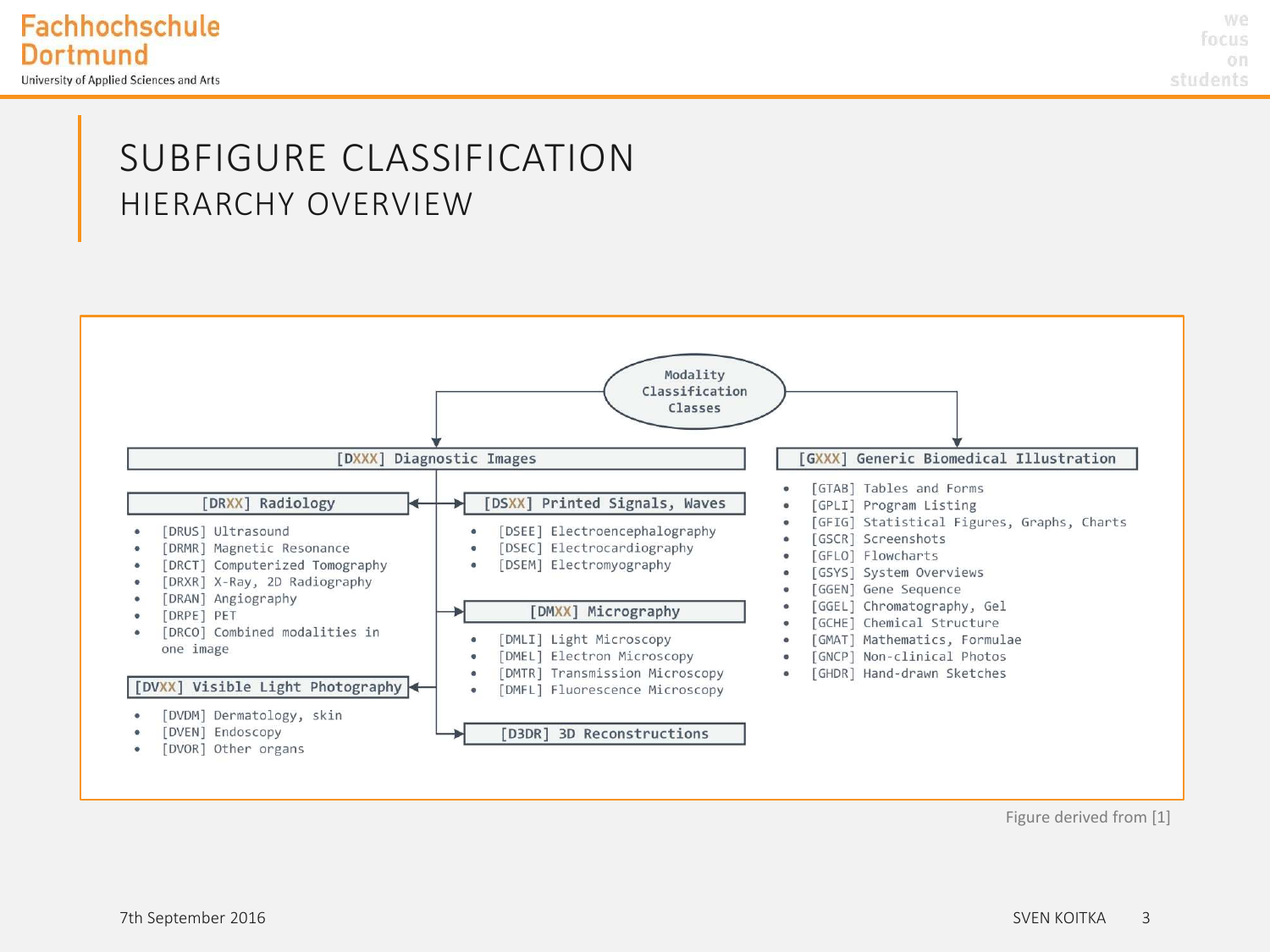we focus on students

#### SUBFIGURE CLASSIFICATION CLASS IMBALANCES

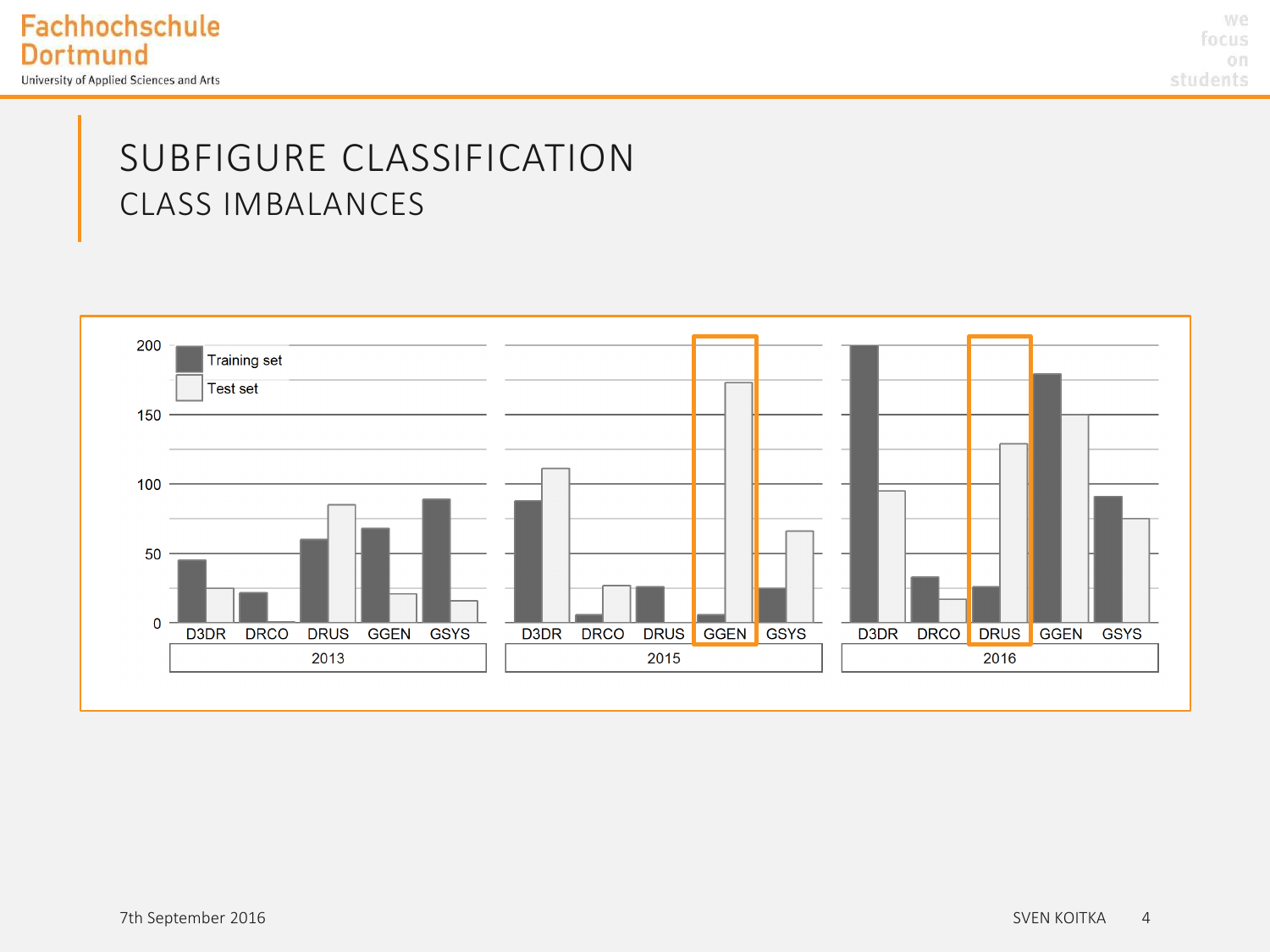we rocus students

### SUBFIGURE CLASSIFICATION CLASS IMBALANCES

#### **Subfigure Classification 2016**

- Training set: Subfigure Classification 2015 training + test set = **6776 images**
- Test set: **4166 images**
- **Overall class distribution is very skewed** 
	- Class *GFIG* is with 2954 training images (about 44%) very dominant
	- **Five classes cover more than 76% of all training images**
	- Class *DSEM* has 5 training images and *GPLI* only one single training image
- Enhanced with dataset from ImageCLEF 2013 without COMP category
	- **Dataset is not as skewed as in 2015/2016**
	- Additional training set images: **3412 images**
	- Total number of training images: **10140 images**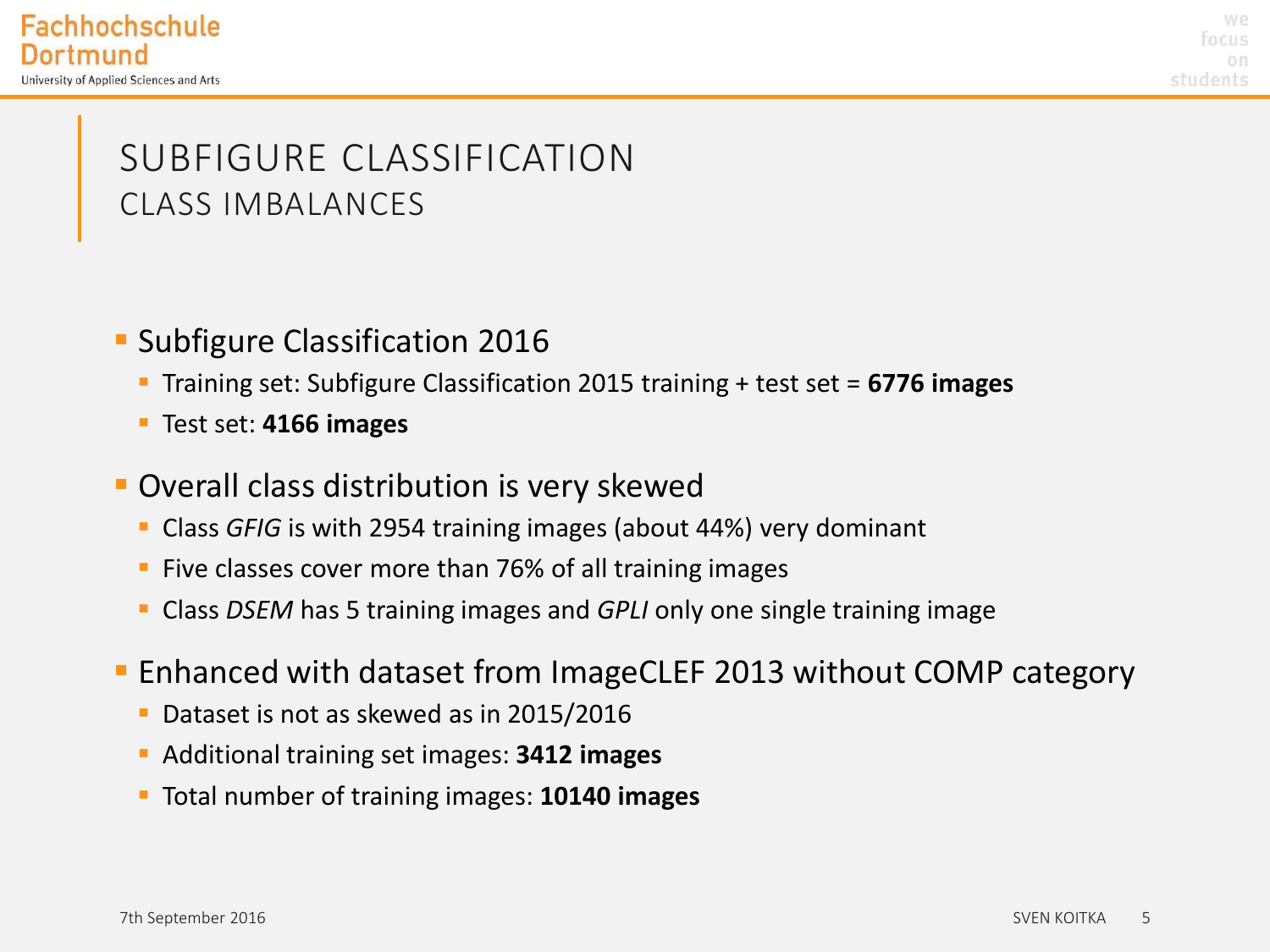we **focus** students

### SUBFIGURE CLASSIFICATION EVALUATION STRATEGY

- Adjusted evaluation strategy based on the findings of class imbalances
- Bootstrapping samples validation sets with a similar class distribution
- **ImageCLEF 2015 test set used as one validation set**
- Model evaluation based on a modified .632 Estimator [2]  $Err = 0.368 \cdot Err_{val} + 0.632 \cdot Err_{boot}$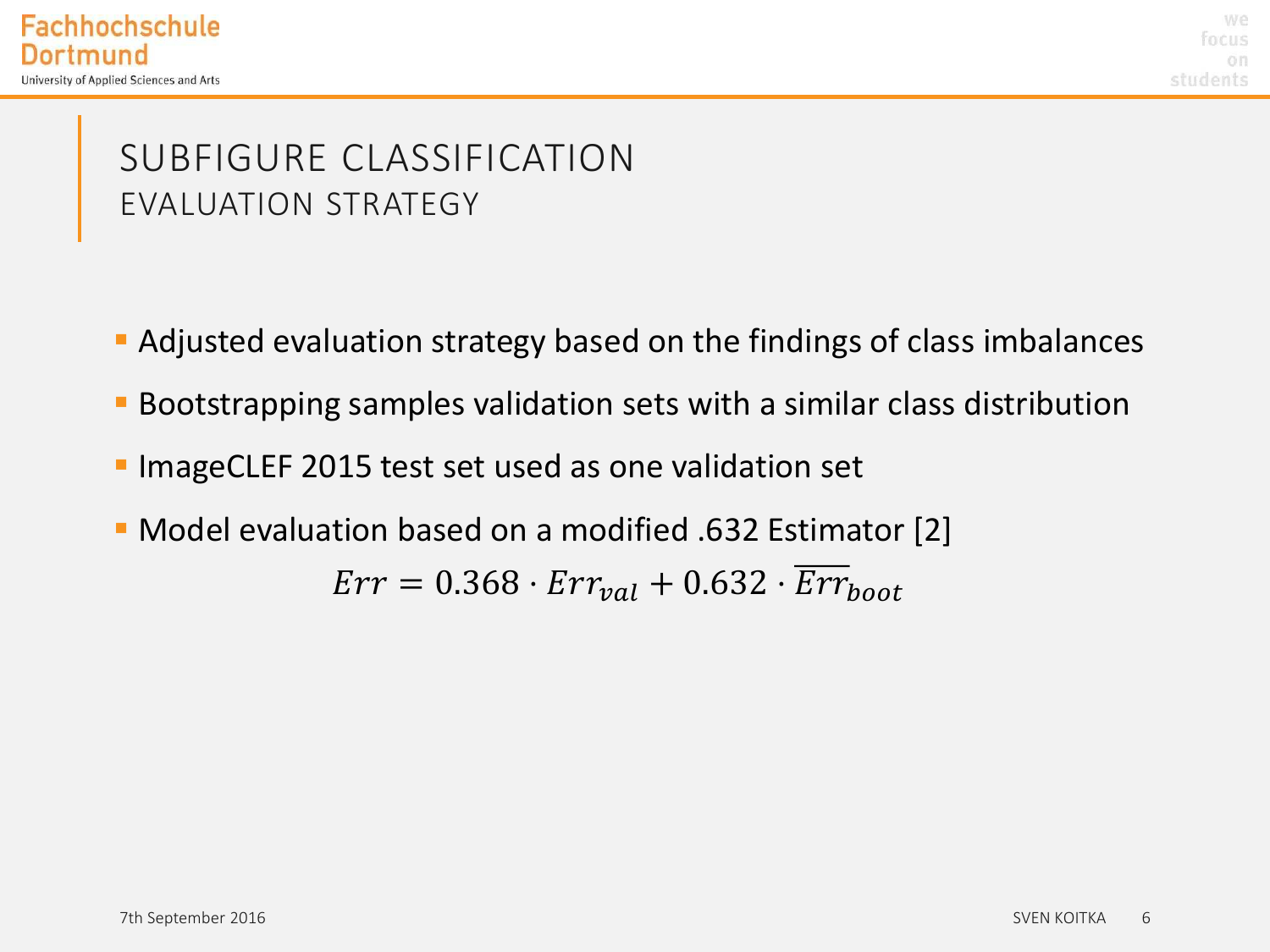

we focus on students

# OFFICIAL EVALUATION

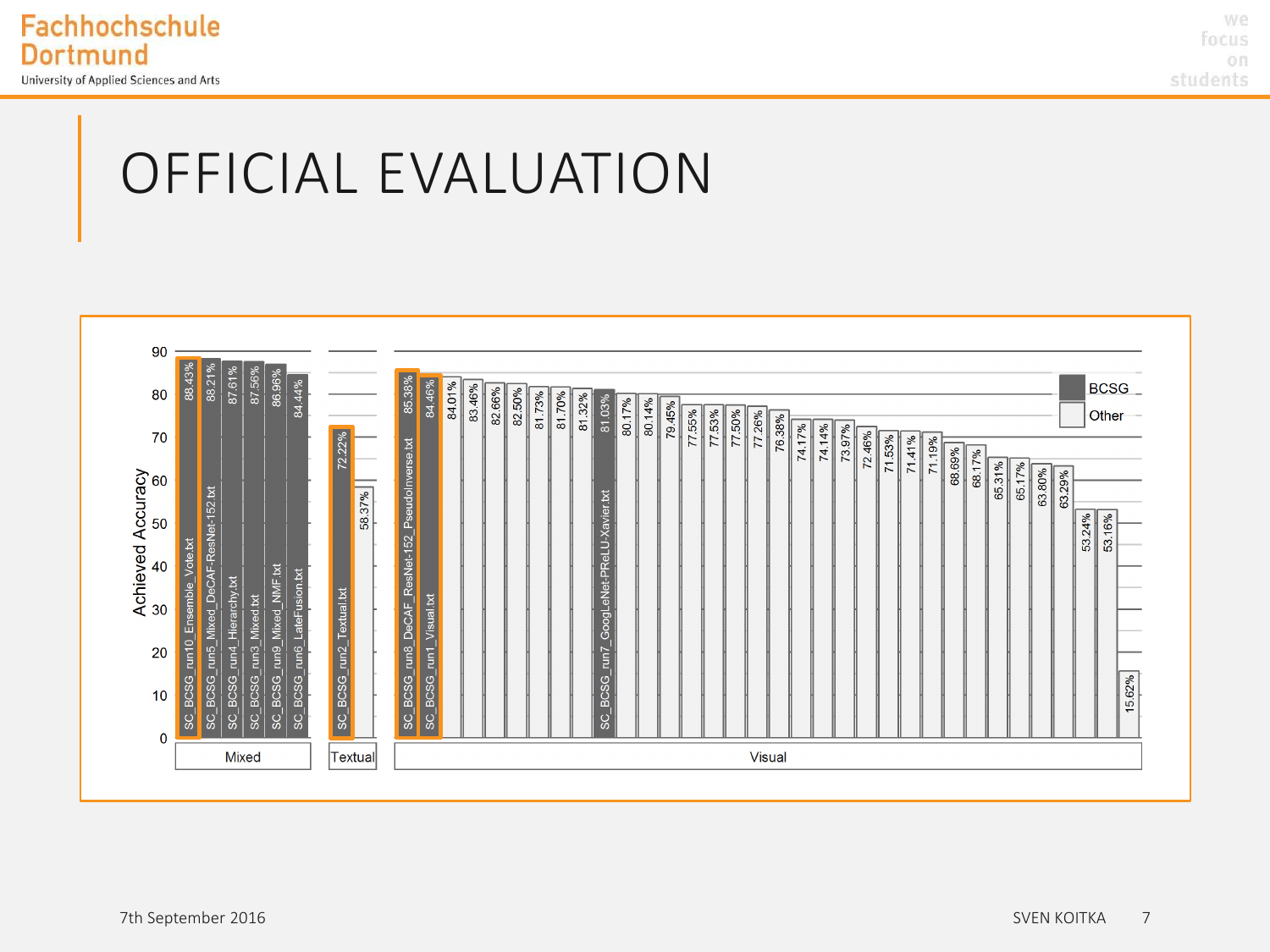

### RUN 1 (TYPE: VISUAL) VISUAL (84.46%)

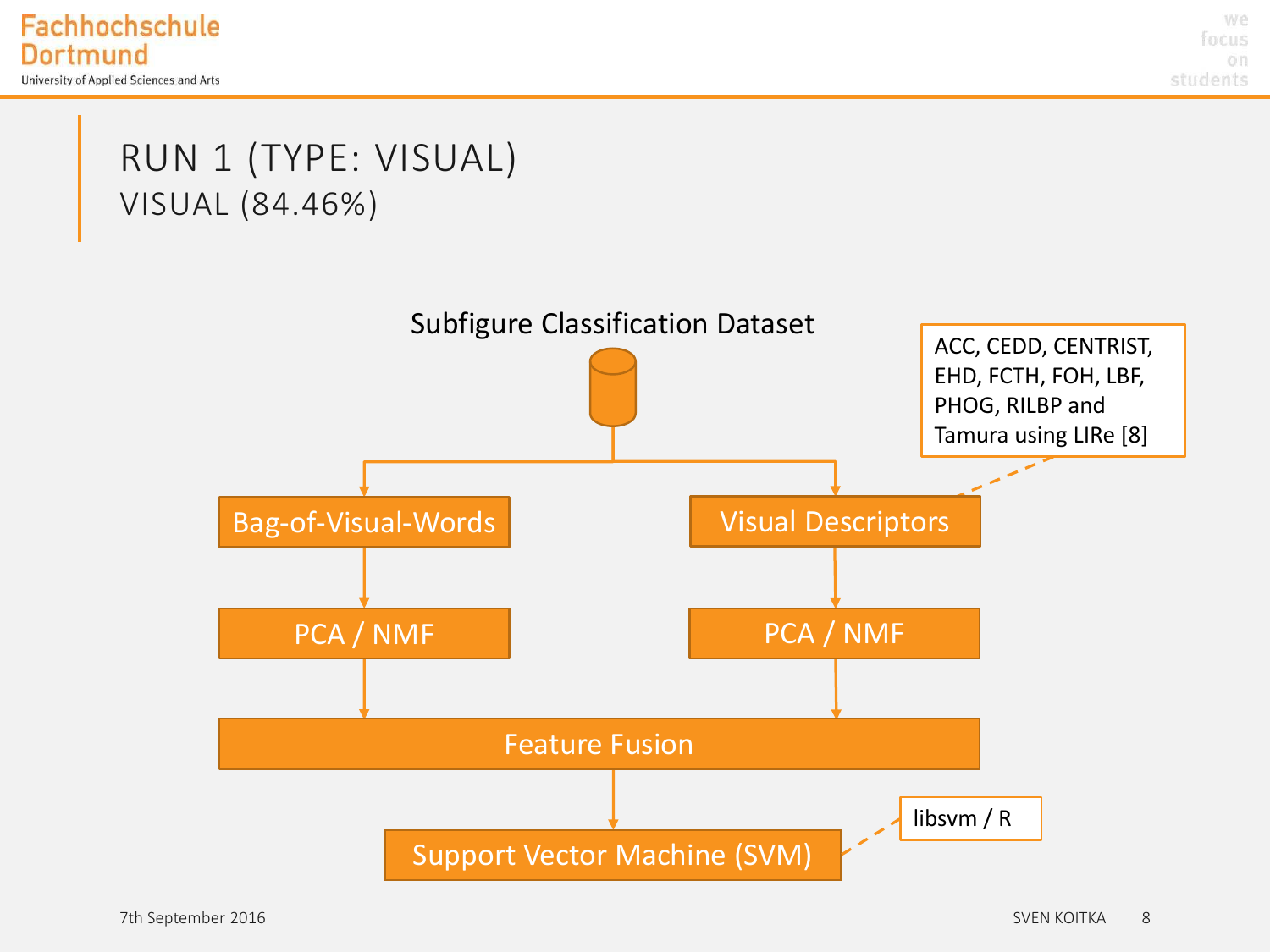

we focus on. students

## BAG-OF-VISUAL-WORDS

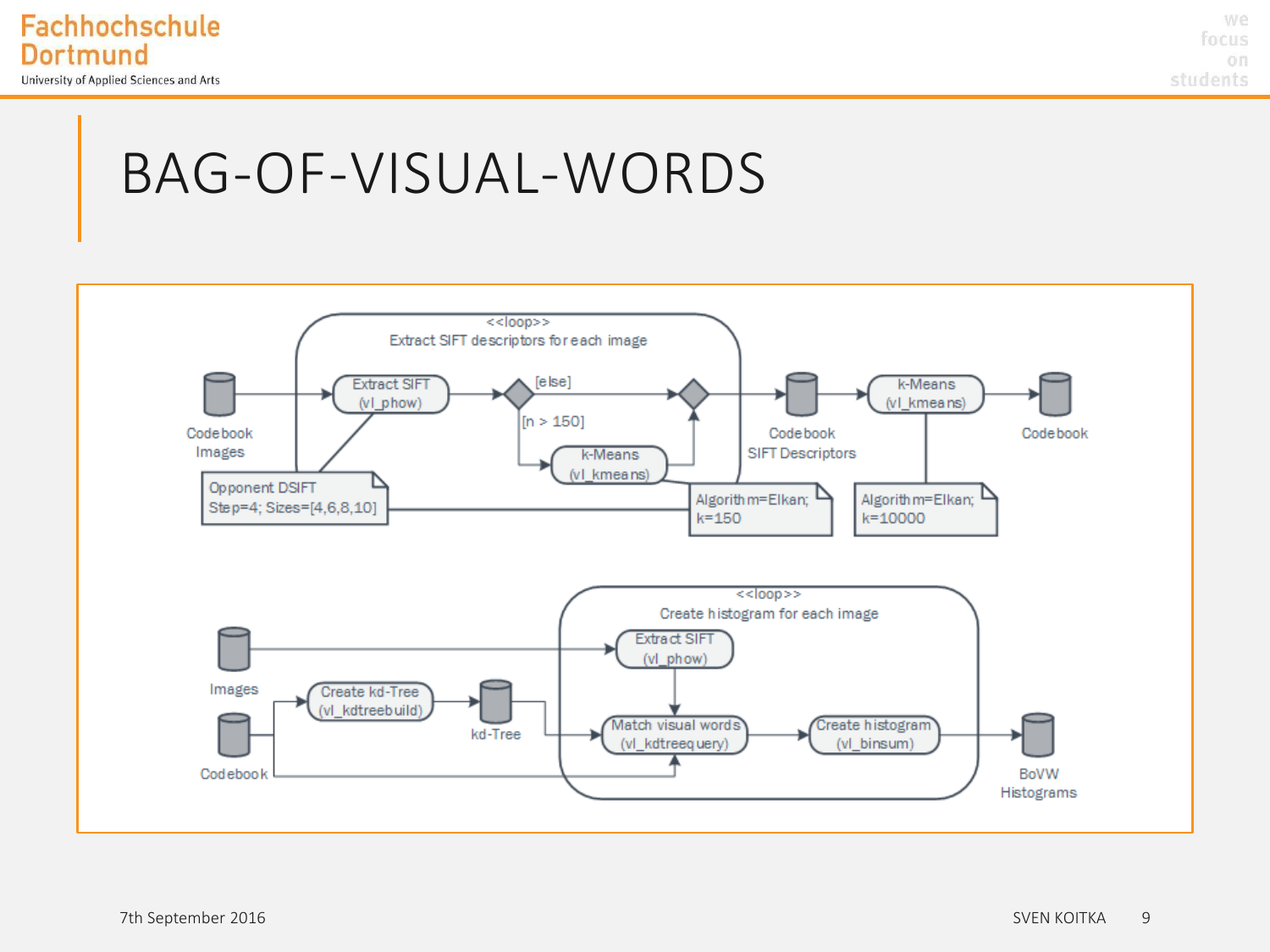

### RUN 8 (TYPE: VISUAL) RESNET-152 PSEUDOINVERSE (85.38%)

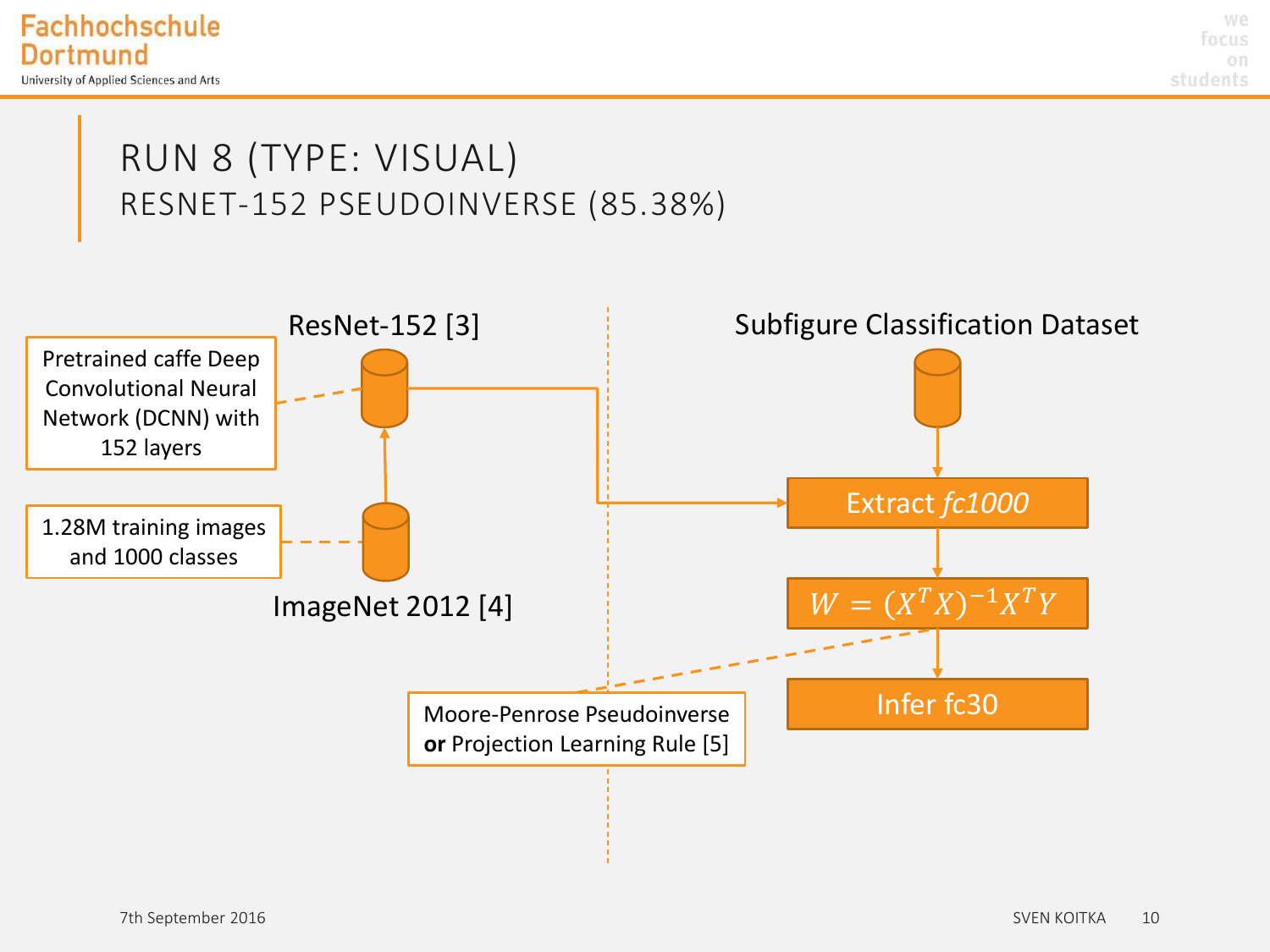# TRANSFER LEARNING

- **Might be interesting if dataset is too small to train a generalizable DCNN [6]**
- Pre-trained DCNNs can be used from...
	- $\blacksquare$  the same domain but different dataset
	- **a** different domain
- Usage scenarios
	- **Feature extraction (e.g. DeCAF [7] in run 5: 88.21%)**
	- Fine-tuning with a new output layer, but fixed network weights (e.g. in run 8 with 85.38%)
	- **Fine-tuning the complete network with reduced learning rate**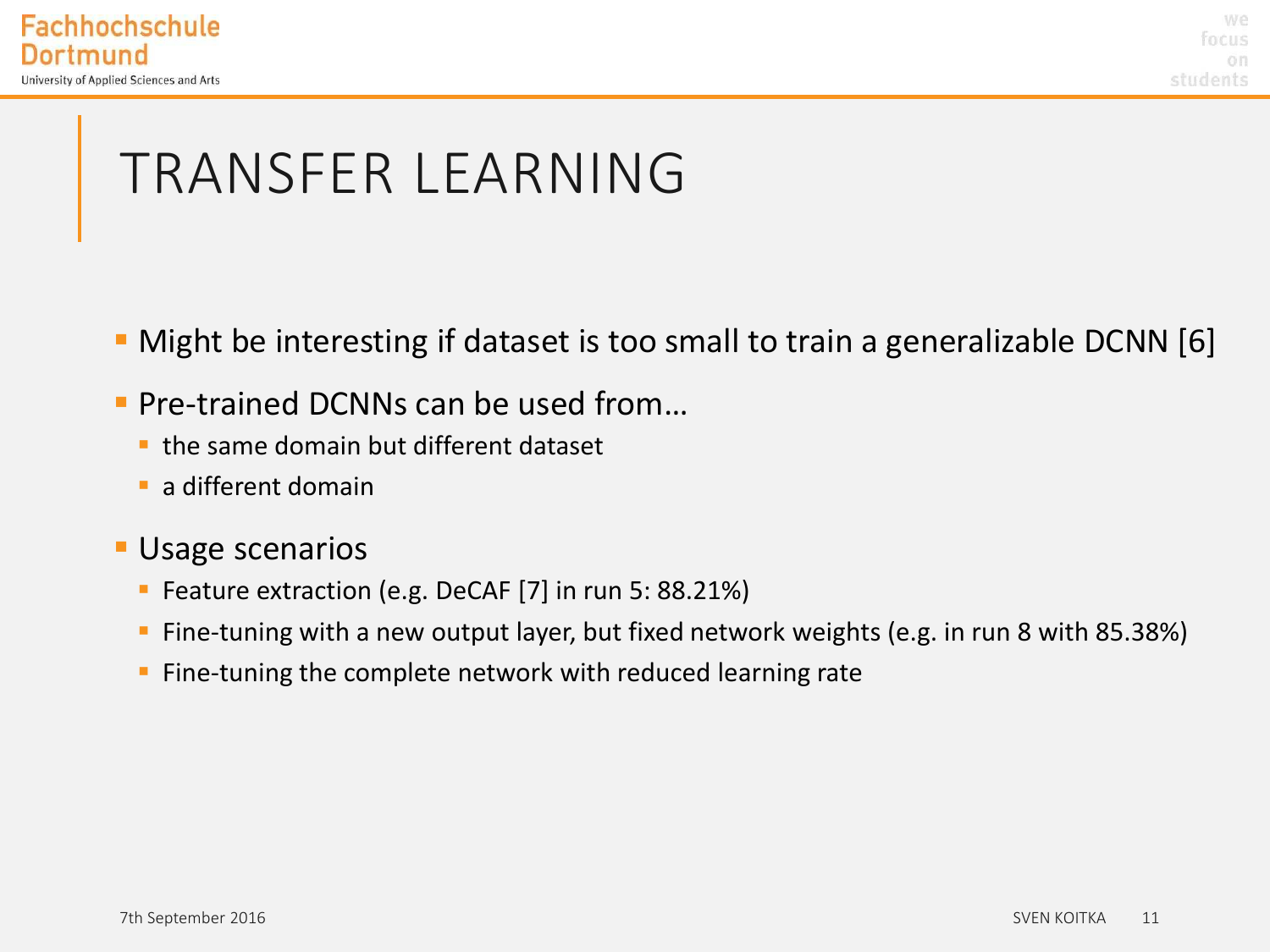we **focus** students

### RUN 2 (TYPE: TEXTUAL) TEXTUAL (72.22%)

- Two Bag-of-Words (BoW) models
	- **Subfigure Captions**
	- **Paper full texts**
- Text processing in R using the package tm
	- **Stop word deletion, Porter's stemming, ...**
- Okapi BM25 [9] term weighting
- **Information gain vocabulary ranking**
- **Principal Component Analysis (PCA) for feature reduction**
- **F** Fusion of both BoW as input for libsvm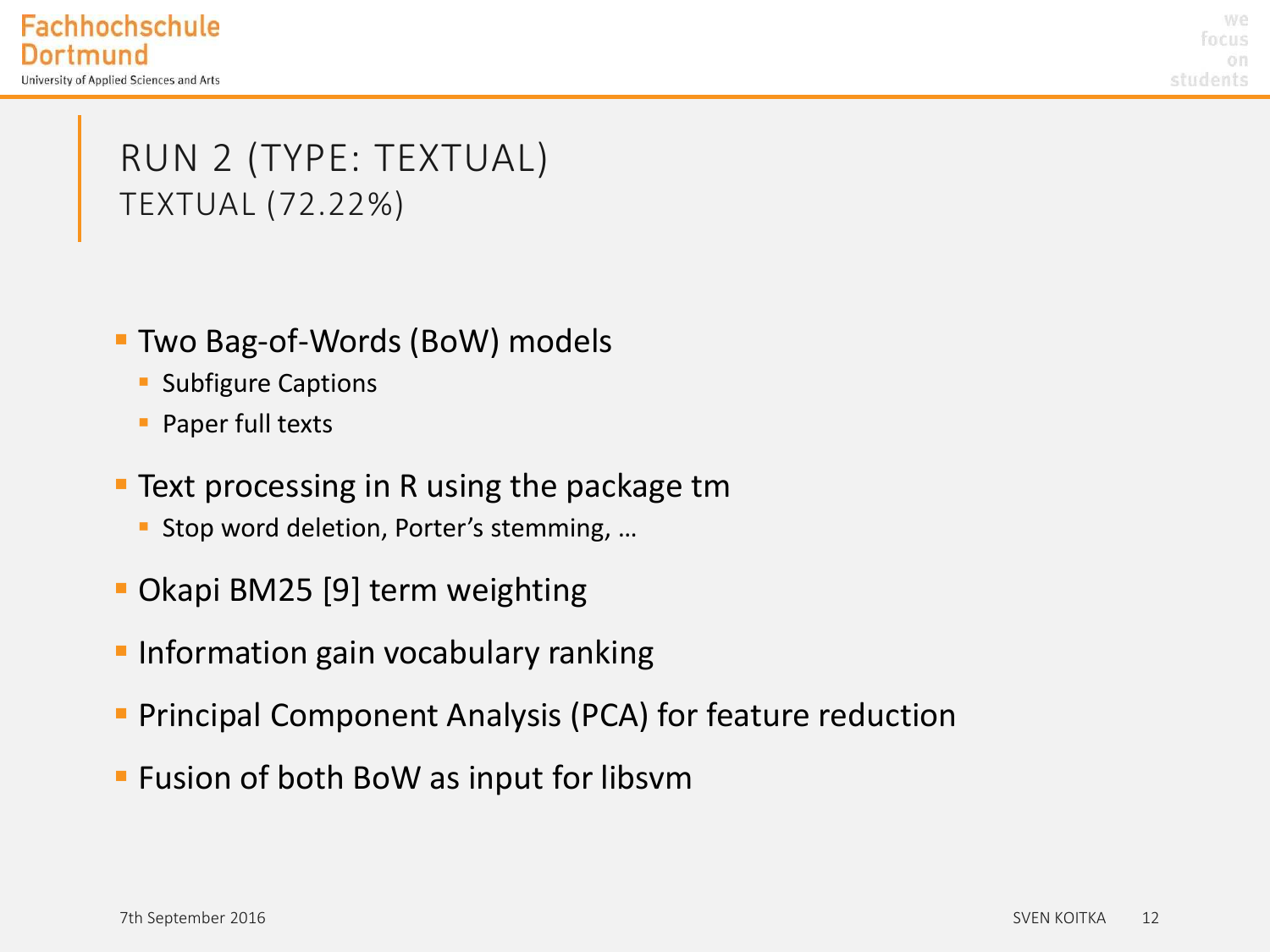### RUN 10 (TYPE: MIXED) ENSEMBLE (88.43%)



- **Run 3/5/9: Support Vector Machines with RBF-Kernel**
- **Run 8: Trained linear neuron layer using Projection Learning Rule [5]**
- Non-calibrated classifier outputs cannot be combined directly
- **Overall best submitted run**

of the September 2016 SVEN KOITKA and the SVEN KOITKA in the SVEN KOITKA and the SVEN KOITKA in the SVEN KOITKA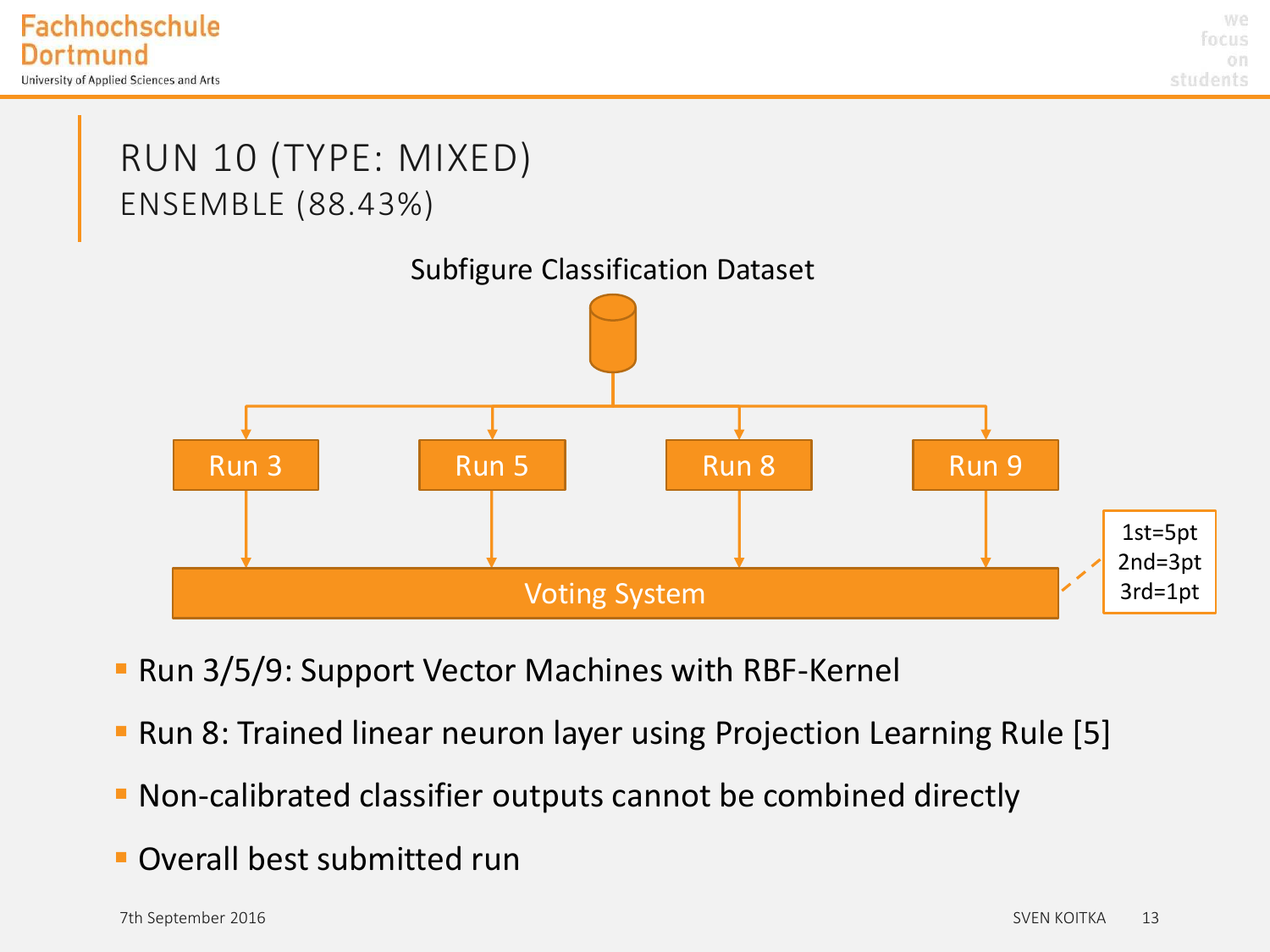

# EX-POST EVALUATIONS

#### **Findings based on run 3**

- **PCA computation on combined training and test set reduced accuracy by 0.33%**
- **Training without ImageCLEF 2013 images reduced accuracy by 2.9%**
- Bag-of-Words and Bag-of-Visual-Words were the strongest features

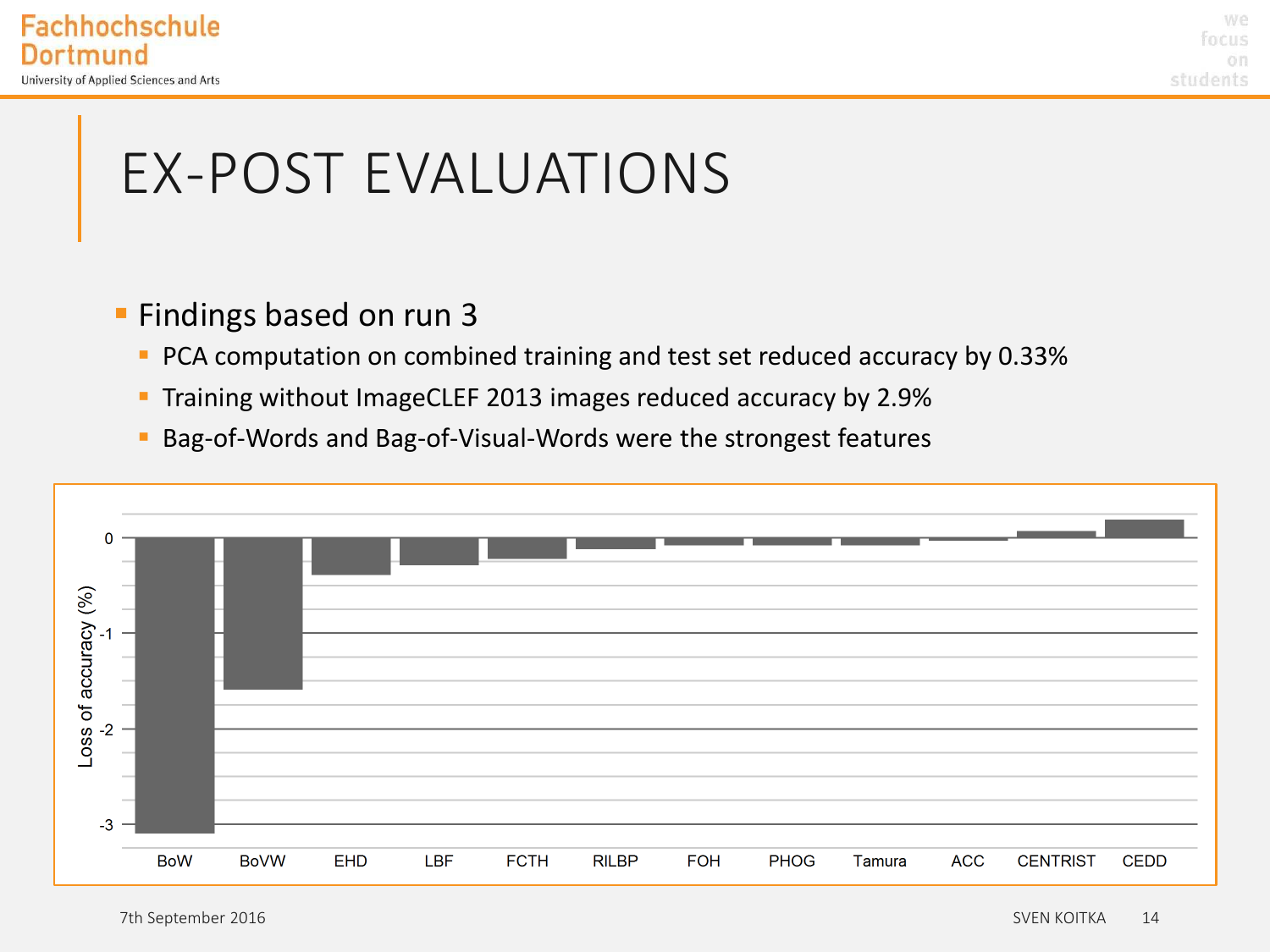# CONCLUSIONS

- **Transfer learning from a different domain was surprisingly strong**
- **Dataset is still too small for training DCNNs effectively**
- **Textual features are independent and give a significant boost**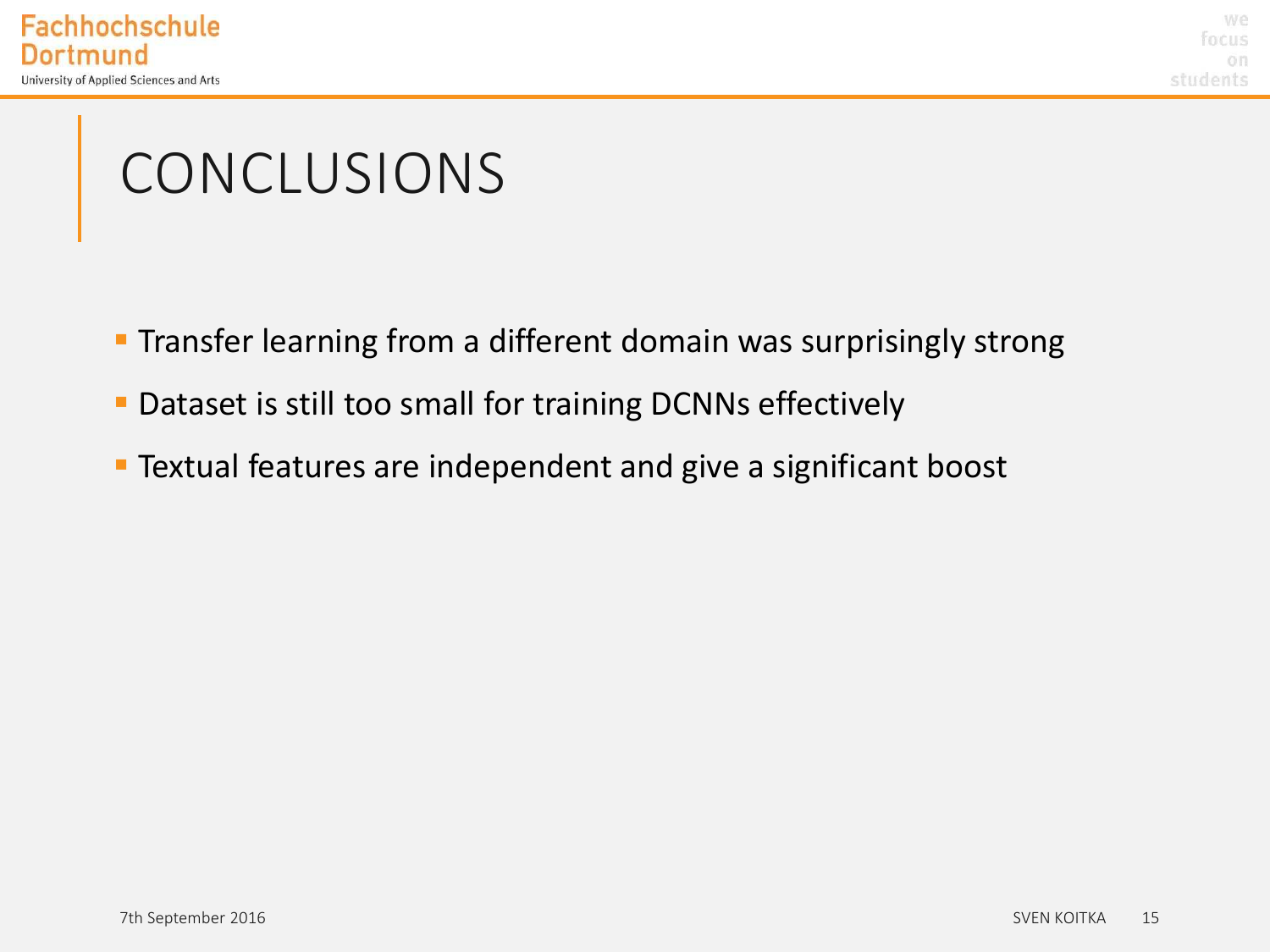## REFERENCES

- (1) García Seco de Herrera, A., Müller, H., Bromuri, S.: Overview of the ImageCLEF 2015 medical classification task. In: Working Notes of CLEF 2015 (Cross Language Evaluation Forum). CEUR Workshop Proceedings, vol. 1391 (September 2015)
- (2) Efron, B., Tibshirani, R.: Improvements on cross-validation: The 632+ bootstrap method. Journal of the American Statistical Association 92(438), 548-560 (1997)
- (3) He, K., Zhang, X., Ren, S., Sun, J.: Deep residual learning for image recognition. arXiv preprint arXiv:1512.03385 (2015)
- (4) Russakovsky, O., Deng, J., Su, H., Krause, J., Satheesh, S., Ma, S., Huang, Z., Karpathy, A., Khosla, A., Bernstein, M., Berg, A.C., Fei-Fei, L.: ImageNet large scale visual recognition challenge. International Journal of Computer Vision 115(3), 211-252 (2015)
- (5) Personnaz, L., Guyon, I., Dreyfus, G.: Collective computational properties of neural networks: New learning mechanisms. Physical Review A (General Physics) 34(5), 4217-4228 (1986)
- (6) Yosinski, J., Clune, J., Bengio, Y., Lipson, H.: How transferable are features in deep neural networks? In: Advances in Neural Information Processing Systems. vol. 27, pp. 3320-3328. Curran Associates, Inc. (2014)
- (7) Donahue, J., Jia, Y., Vinyals, O., Homan, J., Zhang, N., Tzeng, E., Darrell, T.: Decaf: A deep convolutional activation feature for generic visual recognition. In: Proceedings of the 31st International Conference on Machine Learning (ICML-14). pp. 647-655. JMLR Workshop and Conference Proceedings (2014)
- (8) Lux, M., Chatzichristos, S.A.: Lire: Lucene image retrieval: An extensible Java CBIR library. In: Proceedings of the 16th ACM International Conference on Multimedia. pp. 1085-1088. MM '08, ACM, New York, NY, USA (2008)
- (9) Robertson, S.E., Walker, S., Jones, S., Hancock-Beaulieu, M.M., Gatford, M.: Okapi at TREC-3. In: Overview of the Third Text REtrieval Conference (TREC-3). p. 109-126. Gaithersburg, MD: NIST (1995)